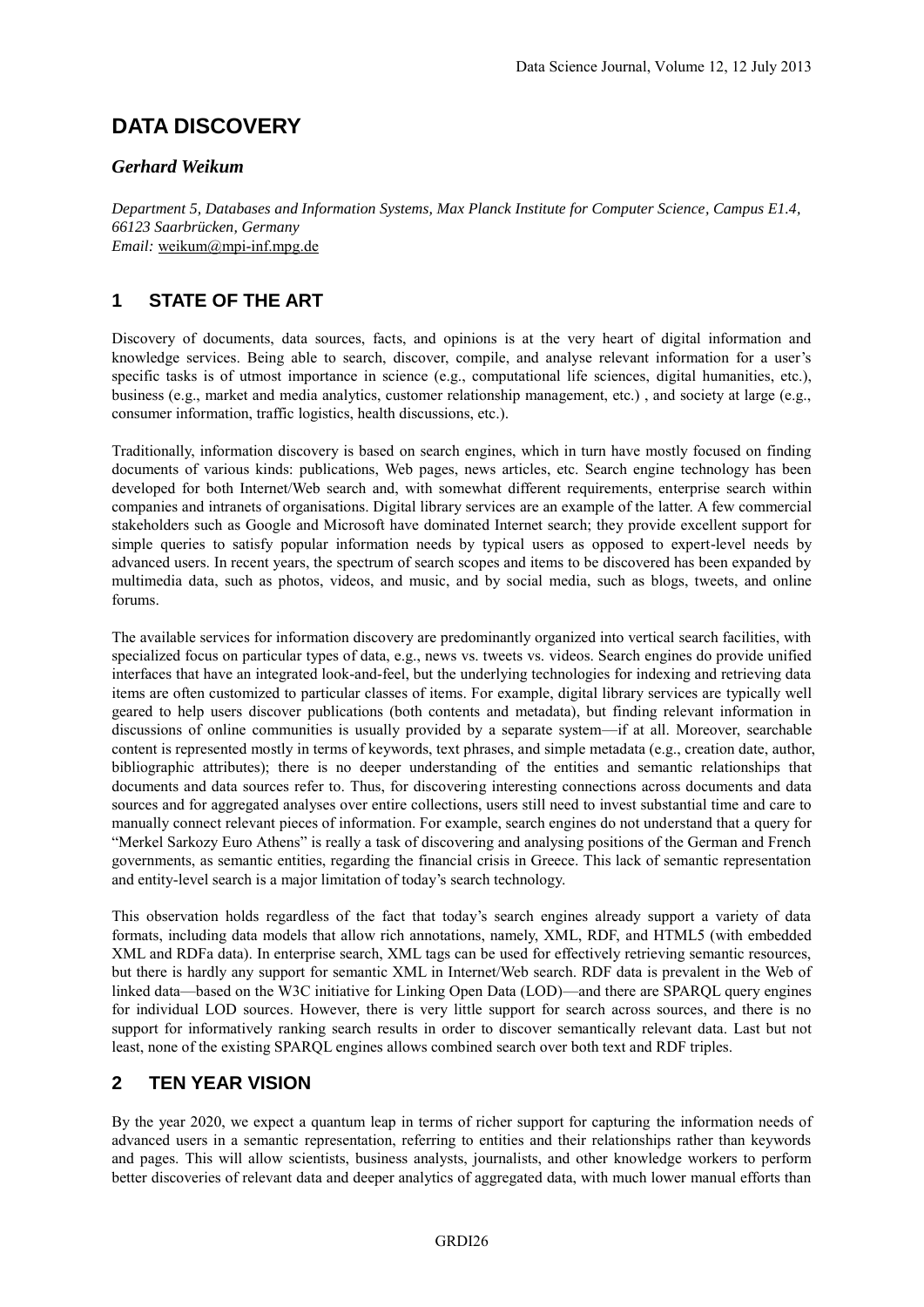today. Search, discovery, and analysis of information and knowledge will be unified across different data models (e.g., text and HTML vs. RDF) and will be uniformly and easily applicable to publications, datasets, software repositories, multimedia information, and social media alike.

The following example scenarios illustrate the expected form of semantic search and knowledge discovery. For further use-case scenarios, see, for example, Freire et al. 2011, Kersten et al. 2011, Mass et al. 2011, Michel et al. 2011).

**Sciences:** Consider a biomedical researcher who is looking into genetic and environmental factors in developing various forms of asthma. This requires identifying relevant publications, but these would be too plentiful to actually read. Instead, the scientist would prefer to obtain an aggregated picture of the risk factors themselves and how they relate to the different forms of asthma. This could be largely automated by identifying the relevant factors in the underlying texts and grouping them in an informative way—for example, by discovering that the gene GSTM1 plays a major role, inferring that this gene encodes the enzyme "glutathione S-transferase mu 1", finding empirical studies about this and other enzymes for different ethnic or socio-cultural groups, and identifying external risk factors, such as pollution, stress, exposure to endotoxins, nutritional habits, etc. All this will be feasible with tools that can detect entity names, correctly map them to entities in a knowledge base, and compute relations between entities. In addition, the underlying system should help with discovering relevant datasets, experimental data at the molecular or phenotype level, and so on. As scientists often have ad hoc needs for such complex knowledge acquisition tasks, the necessary data discovery should be performed online.

**Humanities:** Consider a researcher who is analyzing the "brain drain" phenomenon: the emigration of scientists from Europe to America in the 20th century (especially the 1930s and 1940s). This will require tracking people in a large collection of textual sources, with entity-name disambiguation, gathering biographical and background information, and organizing all this into a largely structured representation with rich connections to the underlying texts. This will enormously benefit the researchers by allowing deeper analysis of historical patterns and causes (e.g., dependent on the country/region within Europe and other specific conditions).

**Business and Media Analysts:** Consider an analyst who is interested in the European market for tablet PCs and its development over the last 10 years. This is an example of a general pattern in which analysts want to see, compare, and understand the behaviors of and trends about entities, such as companies, products, politicians, entertainers, and movies. The results of a search for "tablet PC" would ideally obtain information grouped by named entities (e.g., Apple Corp., Microsoft Corp.) combined with the time dimension (e.g., year). Likewise, the matches for "tablet PC" would ideally be based on product names rather than the literal text to capture also related products such as e-book readers.

**Citizens:** On the broader scale of society, people will obtain much more precise and concise answers to knowledge-centric questions that arise in everyday life and from people's interests in entertainment, sports, consumer products, vacation traveling, etc. Which Oscar winners are from Europe? Who covered the Leonard Cohen song "Hallelujah"? What is the highest number of goals that any Italian football player has ever scored in a single match for the national team? Against which German soccer clubs did FC Barcelona play in one of the European leagues or cups?

Finally and most importantly, **health** is a topic of great importance in society. Information about diseases and pharmaceutical drugs becomes increasingly complex while more and more (often elderly) people depend on this information. Examples of typical search requests are the following. Children can safely use which drugs against flu symptoms or flu viruses? Which of them can be taken while being pregnant? Could the H1N1 (swine flu) vaccine, Pandemrix, interfere with blood-pressure medication such as Metolazone? Answers will be drawn from knowledge bases but will also tap into online portals about health topics in which citizens discuss their personal experience.

All this will happen with a high degree of **personalization and contextualization**. For example, information that the user already knows would not be highlighted or shown at all. A biologist who already knows about the GSTM1 gene would be directly guided to the environmental factors. A medical researcher from Italy specialized in clinical studies would be guided to empirical data from Mediterranean hospitals.

Advanced information discovery and analysis of the links outlined above will be powered by a variety of **knowledge bases** and semantically **linked data** sources. This requires that search be treated as a computational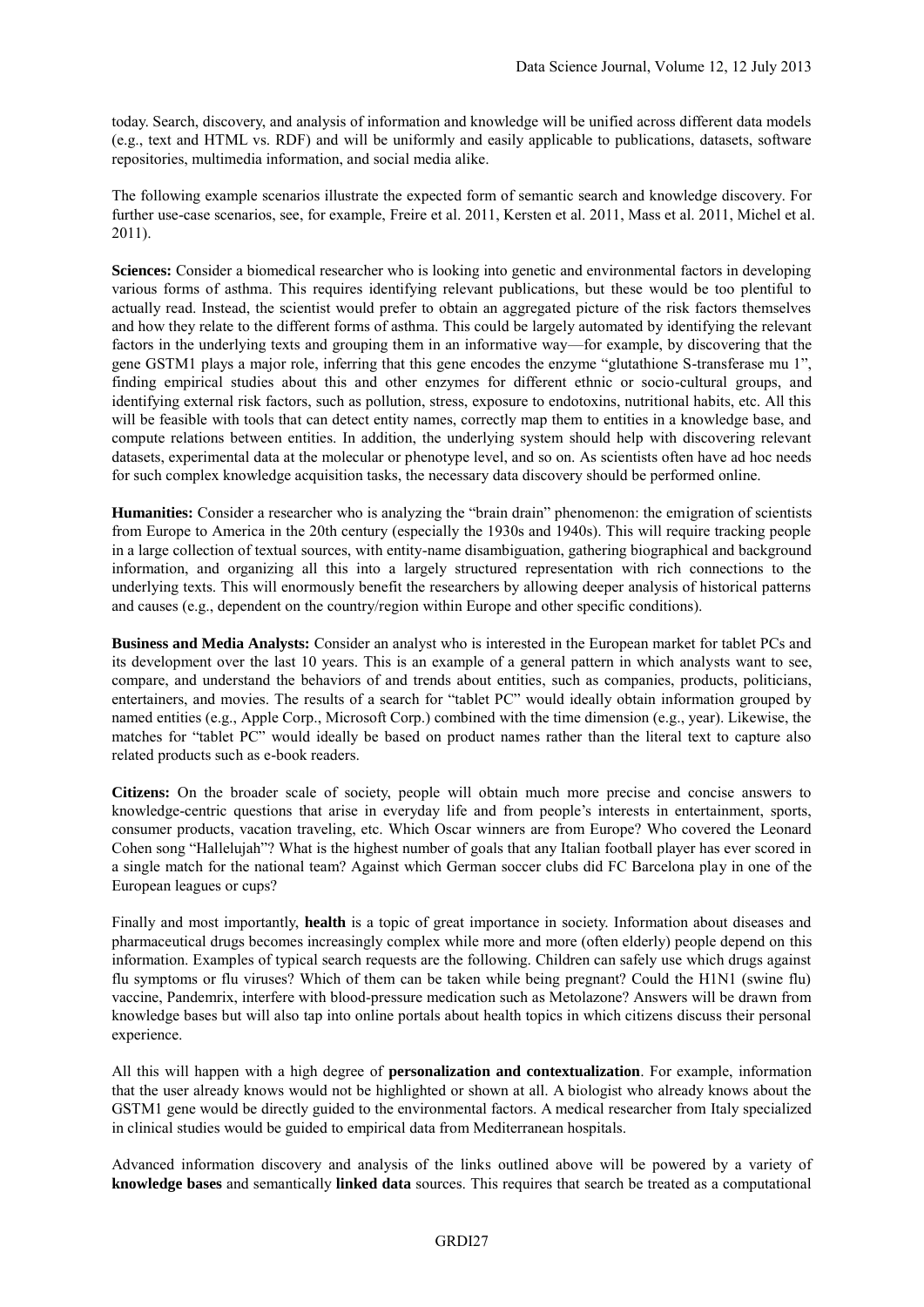service so that questions can be answered by composing and reconciling query results from different sources in a federated way.

# **3 CURRENT CHALLENGES**

There are big gaps between the current state of the art and the outlined vision for the year 2020.

The most important limitation is the lack of semantically understanding both contents and user questions (or more generally, users' information needs). This calls for moving up in the value chain: from keywords and pages to entities and relationships, from ten blue links to informative answers, or, in short, from information to knowledge.

This major leap in the semantic value chain needs to be accompanied by a more unified search over the full spectrum of relevant contents, as opposed to today's situation with compartmentalized engines. In particular, search over data and text, over Web and social media, and over Deep Web services needs to be addressed. This calls for new approaches to federated query architectures and service composition. In addition, better integration of search and analytics is needed, for example, when analyzing entire corpora, tracking entities over time, and for many forms of business intelligence.

As the available information keeps growing along with the need for search to tap into a wider spectrum of sources, the issue of data quality and trustworthy answers will become even more pressing than it already is today. For discovering truthful facts, users need explanations of their provenance and the authority and authenticity of the underlying sources. This is a major challenge. It calls for new models of trustworthiness and truthfulness and also new algorithms that can probe sources in order to estimate their coverage and quality.

Finally, the lack of user guidance and the mass-user nature of today's search tools is often a major impediment for data and knowledge discovery. Information needs are often not satisfied by a single query because insightful knowledge discovery typically requires interactive sessions that include search, exploration, aggregation, and other steps. On the one hand, this calls for deeper approaches to personalization and context awareness, including spatio-temporal and socio-cultural background as well as individual histories of user behavior. On the other hand, it calls for cognitive guidance in knowledge discovery tasks, and also for better user interfaces suitable for smartphones and tablet computers (including e-book readers).

### **4 RESEARCH DIRECTIONS PROPOSED**

To address the above challenges, we propose the following research directions.

**Search for knowledge** (Weikum 2009, Pereira et al. 2009, Weikum et al. 2009, Weikum and Theobald 2010): The ultimate goal of search is to return informative pieces of knowledge, not just raw information like ten blue links to Web pages. This goal entails organizing search in a fundamentally different manner so that it 1) can understand entities and relationships in users' questions and information-discovery tasks and 2) can return precise and concise results that are informative to the user. In addition, the underlying system should guide the user in querying, exploring, and discovering relevant data. This requires extensive research at all levels of a search engine: data models, statistical ranking, efficient algorithms, and interaction with users.

**Search as a service** (Ioannidis 2007, Ceri and Brambilla 2010): Search is a building block for achieving the overriding goal of satisfying users' information and knowledge needs. Often, several search engines for different kinds of data need to interoperate for this purpose. It should be possible to implement intelligent agent software for user guidance, recommendations, or analytic tasks on top of such an ecosystem of computational services. This requires that services be composable and provide carefully designed APIs. The languages for these APIs should be able to cope with different data representations in a unified manner (e.g., RDF data plus text plus images).

**Personalization** (Koutrika and Ioannidis 2010, Mokbel 2011): The relevance of information is in the eye of the beholder. Different users should be provided with different answers to the same question, depending on their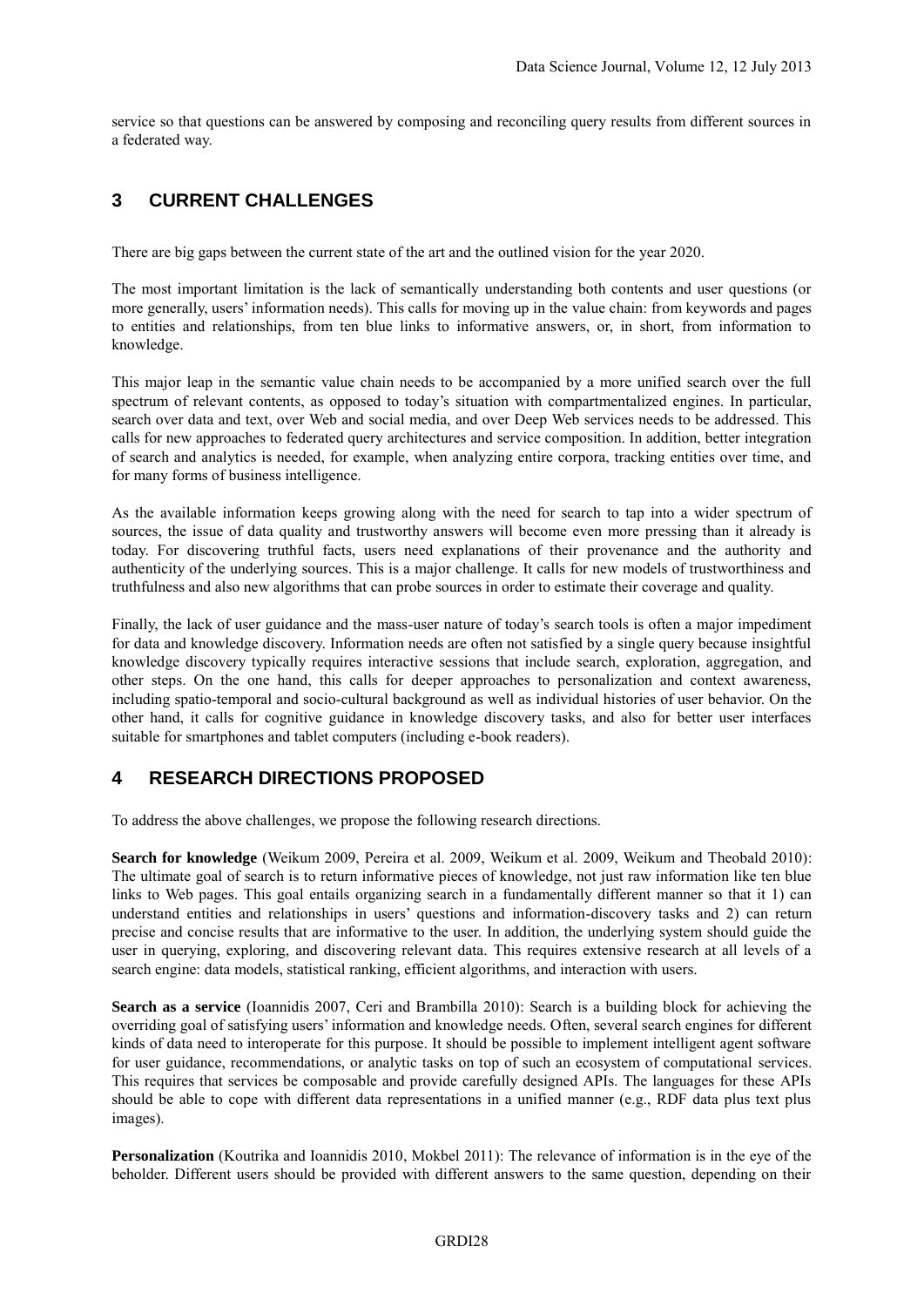specific interests, prior knowledge, and current situation. This calls for deeper notions of personalized search and discovery, taking into consideration long-term and short-term user behavior, cognitive models for user interactions, and also awareness of the user's social context.

**Space, time, and cultural context** (Baeza-Yates et al. 2011, Weikum et al. 2011, Hoffart et al. 2013): These are key dimensions in understanding a user's situational context. Space and time can refer not only to the current user position but also to the interest expressed in a user's search requests. Translational and longitudinal analyses on news and Web archives require tracking entities over spatio-temporal contexts. Likewise, the cultural background of both the user and the potentially returned contents needs to be considered for true context awareness. Children should not get the same answers as scientists, and suitable advice on nutrition, hygiene, and health related issues crucially depend on socio-cultural habits.

**Search and analysis of social media** (Amer-Yahia 2009, Baeza-Yates et al. 2010): The latter points become most prominent in social media, such as blogs, wikis, and online forums. As they echo events in primary media, such as news, but add the people's views, social media are an invaluable asset for opinion analysis on political, health, and other societal discussions. This requires major enhancements to search technology with better integration of querying, information extraction, and sentiment mining.

**Structured data on the Web** (Cafarella et al. 2011, Heath and Bizer 2011, Ooi 2010): The Web of Data (the "LOD cloud") already comprises more than 20 billion RDF triples from hundreds of sources and keeps growing. Moreover, it provides extensive cross-linkage among semantic sources from a variety of domains including biology, music, movies, maps, and universal knowledge bases. Effectively querying this wealth of data over widely distributed and highly heterogeneous sources is an important and difficult problem. Moreover, for emerging applications and the possibility of tapping into embedded RDFa in HTML5, it is crucial to extend search capabilities to combinations of data and text.

**Data quality and trust** (Yin et al. 2009, Dong et al. 2010, Doan et al. 2011): Information sources vary highly in their quality, i.e., authority, authenticity, freshness, degree of curation, etc. Thus, it is crucial to differentiate trustworthy sources from lower-quality ones and to explain the provenance of how the results of queries and discovery tasks are derived.

**User interfaces** (Baeza-Yates et al. 2010, Ferrucci et al. 2010): Last but not least, although APIs are crucial for layering application programs on top of search services, applications ultimately need to communicate with human users. This calls for new kinds of user interfaces (UIs) with much better cognitive models to guide users towards answers for their information needs. These UIs will need to be integrated with the next generation of smartphones. Thus, speech-based search and natural-language question answering will have to be greatly improved, and visual output and interaction metaphors should be reconsidered as well.

### **5 RECOMMENDATIONS**

In summary, on the basis of the above arguments, we recommend encouraging and supporting research along the following three main lines:

- Search for knowledge: Develop models, methods, and tools for entity-relationship-oriented semantic search across the entire spectrum of data representations. This should support and unify information and knowledge discovery in structured Web data, rich HTML and text with embedded RDF data, social media and online communities, multimedia formats with semantic metadata and expressive object-level features as well as repositories for software, data collections, and experiments.
- Personalization and Socio-Cultural Awareness: Develop new approaches for deeper levels of personalization and context awareness so as to provide adequate support to knowledge workers with advanced information needs and limited willingness to manually inspect and tediously post-process large amounts of diverse and mixed-quality results. This research should also consider the social and cultural background of users and models of user guidance in the discovery process as well as modern user interfaces for tablets and smartphones.
- Federation of services: Develop versatile and composable building blocks for an ecosystem of search, discovery, and analytics services. Value-added services should be quickly configurable by intelligently coupling suitable services and providing integrated behavior and benefit for advanced users while drawing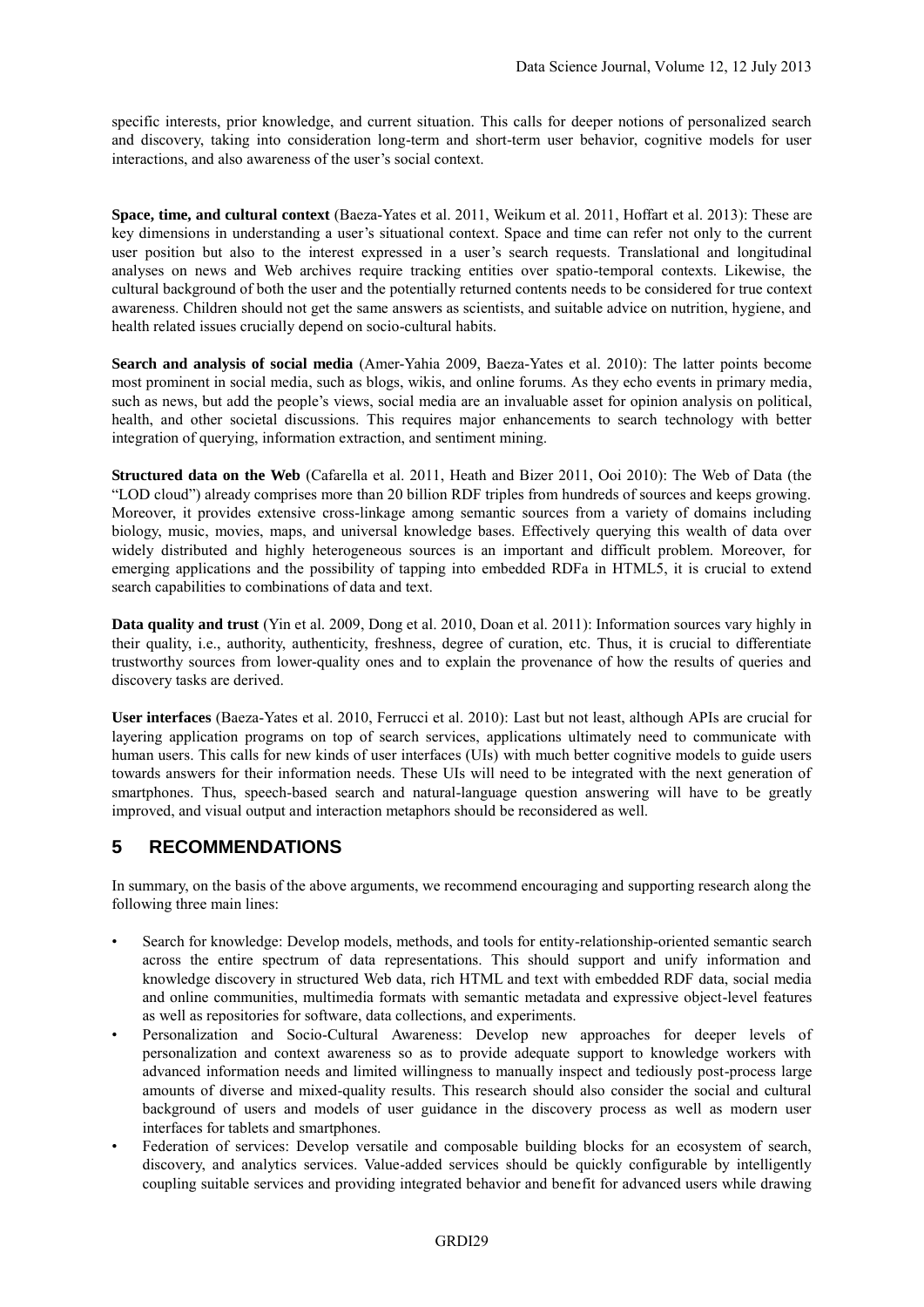on an agile marketplace of grassroots providers.

These lines of research are not fundamentally new. However, the ongoing explosion of raw information and the need for deeper forms of knowledge discovery and business intelligence suggest that the above directions should be high-priority items now. In addition, the recent advances in supporting technologies—especially the availability of large knowledge bases and other linked-data sources—have revived and intensified research in this area and have opened up new opportunities for the coming decade.

To create a strong research momentum while striving for direct and measurable impact, the political governance should emphasize and set incentives for the following.

- Services that are made publicly available as early as possible (e.g., Dbpedia/LOD-style endeavours) create an organic habitat rather than big flagship projects only (e.g., not just Quaero or Theseus style, which had limited impact relative to their size and cost).
- Healthy resource and service diversity and dynamics, avoiding quasi-monopolistic structures with market-dominating search engines or heavily centralized data/knowledge and platform providers.

#### **6 REFERENCES**

Amer-Yahia, S. (2009) Special Issue on New Avenues in Search. *IEEE Data Engineering Bulletin* 32(2).

Baeza-Yates, R.A., Masanes, J., and Spaniol, M. (2011) *The 1st Temporal Web Analytics Workshop (TWAW)*. WWW (Companion Volume), pp 307-308.

Baeza-Yates, R.A., Broder, A.Z., and Maarek, Y.S. (2010) The New Frontier of Web Search Technology: Seven Challenges. *SeCO Workshop 2010*, pp 3-9.

Cafarella, M.J., Halevy, A.Y., and Madhavan, J. (2011) Structured Data on the Web. *Communications of the ACM* 54(2), pp 72-79.

Ceri, S. and Brambilla, M. (2010) Search Computing Systems. *CAiSE 2010*, pp 1-6.

Doan, A., Ramakrishnan, R., and Halevy, A.Y. (2011) Crowdsourcing systems on the World-Wide Web. *Communications of the CM Communication* 54(4), pp. 86-96.

Dong, X., Berti-Equille, L., Hu, Y., and Srivastava, D. (2010) SOLOMON: Seeking the Truth Via Copying Detection. *PVLDB* 3(2), pp. 1617-1620.

Ferrucci, D.A., Brown, E.W., Chu-Carroll, J., Fan, J., Gondek, D., Kalyanpur, A., et al. (2010) Building Watson: An Overview of the DeepQA Project. *AI Magazine* 31(3), pp 59-79.

Freire, J., Bonnet, P., and Shasha, D. (2011) Exploring the Coming Repositories of Reproducible Experiments: Challenges and Opportunities. *PVLDB* 4(12), pp. 1494-1497.

Heath, T. and Bizer, C. (2011) *Linked Data: Evolving the Web into a Global Data Space*. Morgan & Claypool Publishers 2011.

Hoffart, J., Suchanek, F.M., Berberich, K., and Weikum, G. (2013) YAGO2: A Spatially and Temporally Enhanced Knowledge Base from Wikipedia. *Artificial Intelligence* 194: pp. 28-61.

Ioannidis, Y.E. (2007) Emerging Open Agoras of Data and Information. *ICDE 2007*, pp 1-5.

Kersten, M.L., Idreos, S., Manegold, S., and Liarou, E. (2011) The Researcher's Guide to the Data Deluge: Querying a Scientific Database in Just a Few Seconds. *PVLDB* 4(12), 1474-1477.